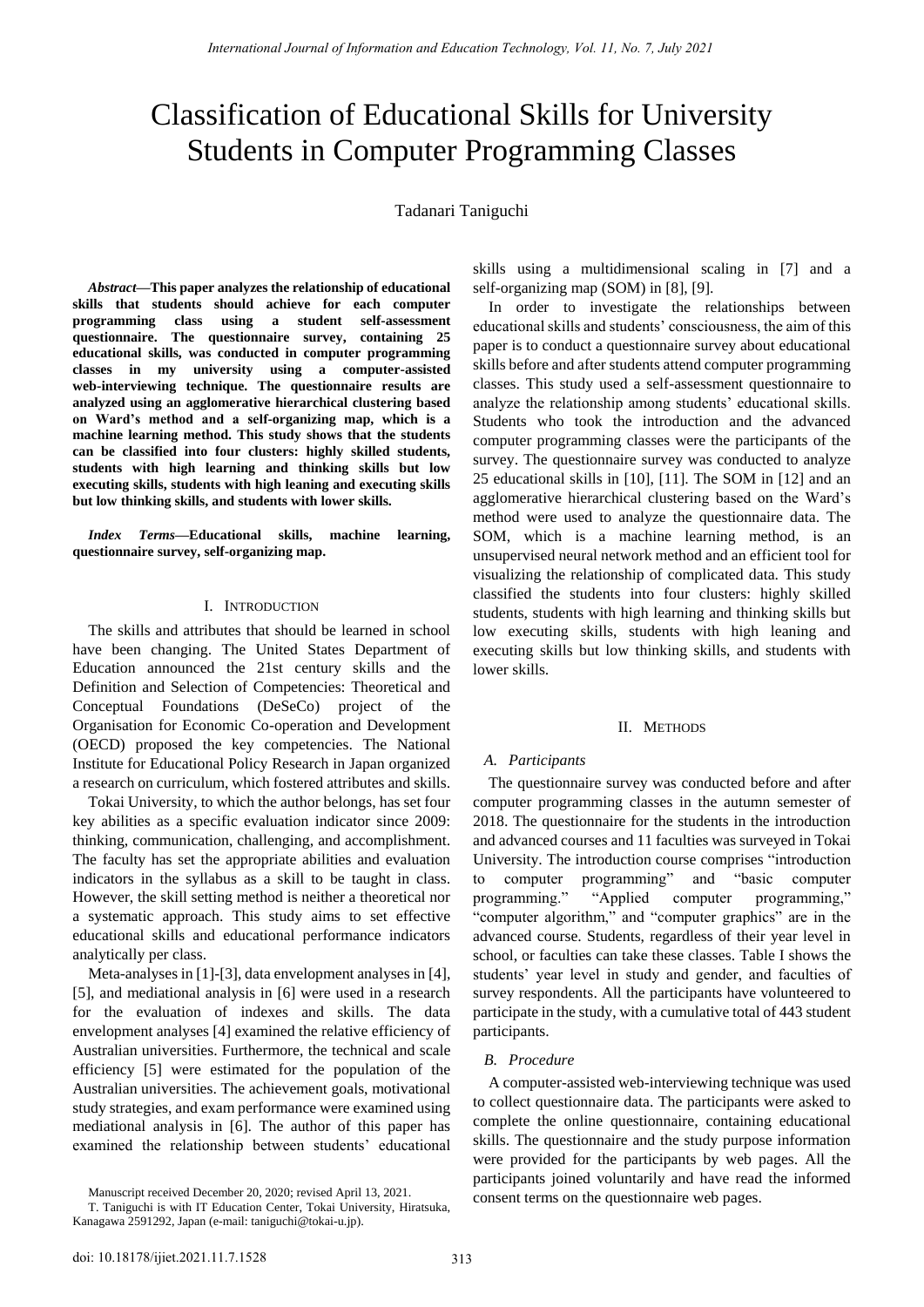# *C. Questionnaire*

As presented in Table II, a questionnaire survey was conducted to analyze the 25 educational skills in [10], [11] acquired by the students through their classes. The students responded to the questionnaire independently. All items are rated on a nine-point Likert-type scale from 1 (not at all) to 9 (very high degree).

| <b>TABLE I: SURVEY RESPONDENTS</b> |                                                    |                |                |               |                |
|------------------------------------|----------------------------------------------------|----------------|----------------|---------------|----------------|
|                                    |                                                    | Introduction   |                | Advanced      |                |
|                                    |                                                    | <b>Before</b>  | After          | <b>Before</b> | After          |
| Total                              |                                                    | 184            | 165            | 58            | 36             |
| Year                               | First                                              | 28             | 21             | $\mathbf{1}$  | $\Omega$       |
|                                    | Second                                             | 67             | 61             | 14            | 10             |
|                                    | Third                                              | 59             | 56             | 30            | 19             |
|                                    | Fourth                                             | 30             | 27             | 13            | 7              |
| Gender                             | female                                             | 28             | 22             | 3             | $\mathbf{1}$   |
|                                    | male                                               | 156            | 143            | 55            | 35             |
| Faculty                            | Letters                                            | 19             | 13             | $\mathbf{1}$  | $\mathbf{0}$   |
|                                    | Cultural and<br><b>Social Studies</b><br>Political | $\overline{c}$ | 1              | $\theta$      | $\Omega$       |
|                                    | Science and<br>Economics                           | 13             | 14             | 3             | 3              |
|                                    | Law                                                | 9              | 9              | $\Omega$      | $\Omega$       |
|                                    | <b>Humanities</b><br>and Culture                   | 7              | 3              | $\theta$      | $\Omega$       |
|                                    | Physical<br>Education                              | 4              | 3              | 1             | $\Omega$       |
|                                    | Science                                            | 30             | 30             | 7             | $\overline{4}$ |
|                                    | Information<br>Science and<br>Technology           | 18             | 15             | 23            | 14             |
|                                    | Engineering                                        | 80             | 75             | 22            | 14             |
|                                    | Tourism                                            | $\overline{c}$ | $\overline{c}$ | $\theta$      | $\Omega$       |
|                                    | <b>Health Science</b>                              | $\Omega$       | $\Omega$       | 1             | 1              |

| 171000 11. DDVC/IIIOIWD DIWDD/WD-1110 / 1991W-11/IIIOIW |            |                                     |            |  |  |  |
|---------------------------------------------------------|------------|-------------------------------------|------------|--|--|--|
| Educational skill                                       | Abbr.      | <b>Educational</b> skill            | Abbr.      |  |  |  |
| Learning skills                                         | LRN        | Implementing skills                 | <b>IMP</b> |  |  |  |
| Thinking skills                                         | THK        | Continuity skills                   | <b>CNT</b> |  |  |  |
| Inquiring skills                                        | INQ.       | Accomplishment skills               | ACP        |  |  |  |
| Communication skills                                    | COM        | Analytical skills                   | ANL        |  |  |  |
| Collaboration skills                                    | CLB.       | Modifying and<br>improvement skills | MAI        |  |  |  |
| Relationship building<br>skills                         | RB         | Collecting information<br>skills    | СI         |  |  |  |
| Self-assessment skills                                  | SА         | Decision making skills              | DM         |  |  |  |
| Evaluating other skills                                 | EО         | Logical thinking skills             | LT         |  |  |  |
| Problem finding skills                                  | FND        | Problem solving skills              | <b>SLV</b> |  |  |  |
| Problem setting skills                                  | <b>SET</b> | Artistic skills                     | ART        |  |  |  |
| Creative thinking skills                                | CT         | Setting goals skills                | SG         |  |  |  |
| Planning skills                                         | PLN        | Constructing<br>knowledge skills    | CК         |  |  |  |
| Executing as planed                                     | EXE        |                                     |            |  |  |  |

## *D. Data Analysis*

The Mann Whitney U test was used to evaluate how the students acquire their educational skills, before and after the classes. Tables III and IV present the results from the introduction and advanced courses, respectively, where the bold numbers indicate that the means increase after classes compared with before classes.

An agglomerative hierarchical clustering based on Ward's method was applied to the questionnaire results to classify

the participants into some educational skills groups. The dendrogram illustrates a tree diagram representing the clustering result in Figs. 1, 3, 5, and 7.

The SOM is an efficient tool visualizing the multidimensional data, which are the relationship of the 21 educational skills based on the student's consciousness using the questionnaire results. The remaining four educational skills (i.e., communication, collaboration, relationship, and artistic skills) were not covered in the classes; therefore they were excluded. This study used the SOM-Toolbox of MATLAB in [13] to create and visualize the SOM for the datasets. The questionnaire results for the introduction and advanced classes were used as the datasets. These data were normalized such that each variable had a unit variance. The SOM results in this study were obtained, regardless of the initial values because the SOMs were initialized and trained through principal component analysis.

# III. RESULTS

Firstly, the data were analyzed for statistical significance using the Mann Whitney U test. Table III presents that almost all the means of educational skills increased after the classes compared with before, except for inquiring skills. Table IV shows that the mean values for approximately half of the educational skills increased. However, no significant differences  $( $0.05$ ) of the U tests in the educational skills$ were found in both the results of the introduction and advanced courses. Therefore, there is no statistical significant difference before and after class.

IT education center in Tokai University has been conducting an educational skill survey for students for several years. We examined the relationship among educational skills using a multidimensional scaling in [7] and analyzed the educational skills were classified into different skill groups according to the difficulty of the ICT courses using a SOM analysis in [8]. We showed the students could be classified into several groups based on their attributes, respective academic faculties, and academic years in [9].

This paper analyzed the relationships between the questionnaire results before and after classes. The students attending classes were classified into several groups using an agglomerative hierarchical clustering based on Ward's method for the questionnaire results. The dendrograms presented in Figs. 1 and 3 illustrate the clustering results for before and after the introduction classes, respectively. Figs. 5 and 7 illustrate the before and after results of the advanced classes. The right graph in Fig. 1 illustrates that the gradient is steep at a point less than 4. Therefore, the number of clusters before the introduction classes is set to 4. Similarly, the number of clusters after the introduction classes is set to 4. The numbers of clusters before and after the advanced classes are 4 and 3, respectively. There is no direct relationship between the results of the dendrograms and the following analysis of the SOM. This study considered theses cluster results of the dendrograms because deciding on the number of clusters is difficult for a SOM analysis.

The SOM method was applied to the questionnaire results to investigate the relationship among the educational skills. The unified distance matrices (U-matrices) are in the upper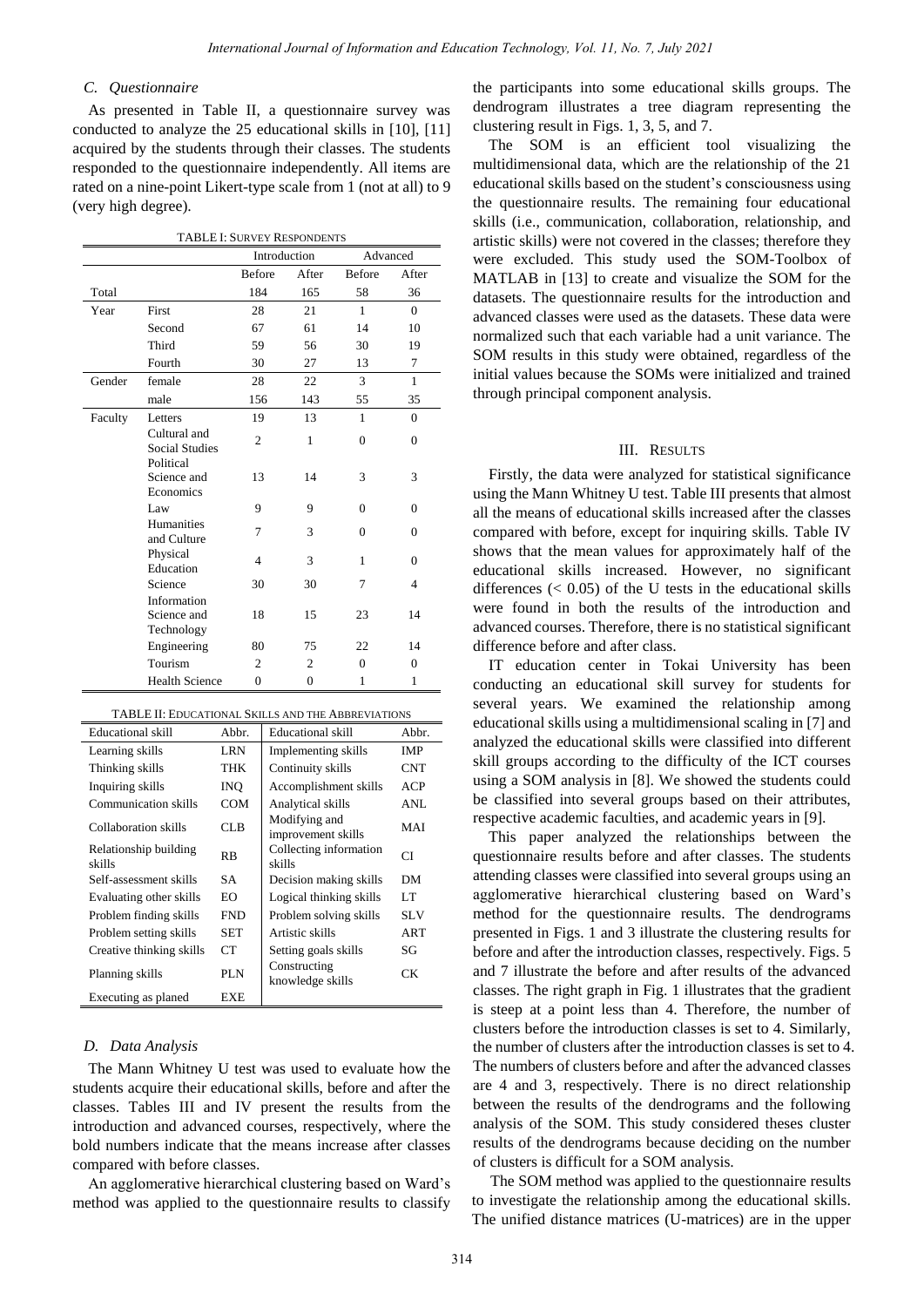left of Figs. 2, 4, 6, and 8; the other matrices are the component planes. In the U-matrices, the difference of reference vectors (yellow dot sequence) represents the cluster boundary. The component planes illustrate the 21 educational skills as SOM variables. In the component planes, yellow portion represents a higher skill rating, and blue represents a lower skill rating.

TABLE III: MANN WHITNEY U TEST RESULTS FOR EDUCATIONAL SKILLS BEFORE AND AFTER THE INTRODUCTION CLASSES

| ES         |      | Mean<br>before/after |      | <b>SD</b><br>before/after | Mann-<br>Whitney | Z        | Sig.  |
|------------|------|----------------------|------|---------------------------|------------------|----------|-------|
| <b>LRN</b> | 4.67 | 4.93                 | 1.69 | 1.76                      | 14143            | $-1.122$ | 0.262 |
| <b>THK</b> | 5.10 | 5.32                 | 1.82 | 1.70                      | 14060.5          | $-1.209$ | 0.227 |
| <b>INO</b> | 5.32 | 5.31                 | 1.80 | 1.91                      | 15047            | $-0.143$ | 0.886 |
| <b>SA</b>  | 4.45 | 4.59                 | 1.95 | 1.98                      | 14583            | $-0.643$ | 0.520 |
| EO         | 5.26 | 5.55                 | 2.01 | 2.00                      | 14006            | $-1.263$ | 0.207 |
| <b>FND</b> | 4.78 | 4.99                 | 1.76 | 1.67                      | 14303.5          | $-0.947$ | 0.344 |
| <b>SET</b> | 4.47 | 4.79                 | 1.81 | 1.74                      | 13471            | $-1.846$ | 0.065 |
| CT         | 5.13 | 5.15                 | 2.15 | 2.07                      | 15096.5          | $-0.090$ | 0.928 |
| PLN        | 4.71 | 4.76                 | 1.81 | 1.87                      | 14971.5          | $-0.225$ | 0.822 |
| <b>EXE</b> | 4.26 | 4.58                 | 1.89 | 2.01                      | 13717.5          | $-1.571$ | 0.116 |
| <b>IMP</b> | 5.03 | 5.11                 | 1.97 | 1.70                      | 14585            | $-0.642$ | 0.521 |
| <b>CNT</b> | 4.60 | 4.87                 | 2.04 | 1.97                      | 14001            | $-1.268$ | 0.205 |
| <b>ACP</b> | 5.03 | 5.05                 | 1.74 | 1.84                      | 15069            | $-0.120$ | 0.905 |
| ANL        | 5.13 | 5.22                 | 1.78 | 1.85                      | 14688            | $-0.530$ | 0.596 |
| MAI        | 5.10 | 5.13                 | 1.74 | 1.70                      | 15093.5          | $-0.094$ | 0.925 |
| <b>CI</b>  | 5.22 | 5.41                 | 2.02 | 1.93                      | 14626.5          | $-0.595$ | 0.552 |
| DM         | 5.03 | 5.32                 | 1.99 | 1.95                      | 14019            | $-1.249$ | 0.212 |
| LT         | 4.71 | 5.12                 | 1.91 | 1.85                      | 13400            | $-1.918$ | 0.055 |
| <b>SLV</b> | 4.96 | 5.16                 | 1.75 | 1.80                      | 14128.5          | $-1.137$ | 0.256 |
| SG         | 4.71 | 4.90                 | 1.81 | 1.89                      | 14165            | $-1.097$ | 0.273 |
| <b>CK</b>  | 4.67 | 5.00                 | 1.85 | 1.71                      | 13441.5          | $-1.879$ | 0.060 |

TABLE IV: MANN WHITNEY U TEST RESULTS FOR EDUCATIONAL SKILLS BEFORE AND AFTER THE ADVANCED CLASSES

| ES         |      | Mean<br>before/after |      | <b>SD</b><br>before/after | Mann-<br>Whitney | Z        | Sig.  |
|------------|------|----------------------|------|---------------------------|------------------|----------|-------|
| <b>LRN</b> | 5.47 | 5.33                 | 2.02 | 1.85                      | 1018.5           | $-0.201$ | 0.841 |
| <b>THK</b> | 5.59 | 5.69                 | 1.89 | 1.56                      | 988              | $-0.447$ | 0.655 |
| <b>INO</b> | 5.91 | 5.56                 | 2.09 | 2.03                      | 925.5            | $-0.933$ | 0.351 |
| <b>SA</b>  | 4.91 | 5.17                 | 2.11 | 1.86                      | 982              | $-0.489$ | 0.625 |
| EO         | 5.19 | 5.53                 | 1.89 | 1.92                      | 934              | $-0.868$ | 0.385 |
| <b>FND</b> | 5.38 | 5.47                 | 1.75 | 1.98                      | 987              | $-0.452$ | 0.652 |
| <b>SET</b> | 4.60 | 4.81                 | 1.93 | 2.16                      | 997              | $-0.370$ | 0.711 |
| CT         | 5.07 | 5.14                 | 2.21 | 2.23                      | 1009             | $-0.276$ | 0.783 |
| PLN        | 4.81 | 4.72                 | 2.14 | 2.35                      | 1025.5           | $-0.145$ | 0.884 |
| <b>EXE</b> | 4.84 | 4.89                 | 2.30 | 2.09                      | 1019.5           | $-0.193$ | 0.847 |
| <b>IMP</b> | 5.69 | 5.19                 | 1.92 | 1.89                      | 886.5            | $-1.248$ | 0.212 |
| <b>CNT</b> | 5.07 | 4.47                 | 2.13 | 2.21                      | 885.5            | $-1.246$ | 0.213 |
| <b>ACP</b> | 5.28 | 5.17                 | 1.78 | 1.99                      | 1009             | $-0.276$ | 0.782 |
| ANL        | 5.66 | 5.53                 | 2.00 | 1.80                      | 1003             | $-0.324$ | 0.746 |
| MAI        | 5.24 | 5.69                 | 1.85 | 1.60                      | 936              | $-0.857$ | 0.392 |
| CI         | 5.91 | 5.33                 | 1.97 | 1.76                      | 838              | $-1.624$ | 0.104 |
| DM         | 5.52 | 5.78                 | 2.07 | 1.61                      | 981.5            | $-0.493$ | 0.622 |
| LT         | 5.84 | 5.47                 | 2.19 | 1.90                      | 902.5            | $-1.115$ | 0.265 |
| <b>SLV</b> | 5.40 | 5.44                 | 1.76 | 1.86                      | 1029             | $-0.119$ | 0.906 |
| SG         | 4.95 | 4.81                 | 2.09 | 2.20                      | 994              | $-0.394$ | 0.694 |
| <b>CK</b>  | 5.55 | 5.31                 | 1.93 | 1.56                      | 940.5            | $-0.818$ | 0.413 |

## IV. DISCUSSION

The U-matrix in Fig. 2 shows two cluster boundaries for

before the introduction classes. The figure also shows that the top-left boundary represents the student group with lower educational skills and the bottom-right one presents the higher skills group. The U-matrix in Fig. 4 shows two cluster boundaries for the after introduction classes. The top boundary represents the lower educational skills, whereas the bottom one presents the higher skills in the same manner as before. Both the upper and lower areas in Fig. 4 are wider after the classes than before. These U-matrices in Figs. 2 and 4 show that the number of students with both lower and higher skills increased after classes. Hence, the problem that should be addressed is the increasing number of students with lower skills.

In the component planes in Figs. 2 and 4, yellow and blue portions present a higher skill rating and a lower skill rating, respectively. These component planes can be classified into three types according to the color patterns. Table V shows the three types of educational skill classifications according to the yellow shapes, and the square area presents the learning skills. The bottom-right corner and bottom-left corner triangle areas present executing skills and thinking skills, respectively. From the cluster boundaries in the U-matrices and these color patterns, the students are classified into four clusters: the bottom boundary students with higher skills, the middle-left boundary students with high learning and thinking skills but low executing skills, the middle-right boundary students with high learning and executing skills but lower thinking skills, and the top boundary students all with lower skills. Interestingly, the middle-left boundary students have the opposite nature of the middle-right boundary ones.



Figs. 6 and 8 show the SOM analysis for the advanced classes. The U-matrices of these figures show one clear cluster and one thin boundary of before and after the advanced classes, respectively. The top-left boundary presents students with lower educational skills, and the bottom one presents the higher skills similar to that in the introduction courses. In addition, these U-matrices show that the number of students with lower skills decreased after classes because the top-left boundaries after the classes were smaller than before. These component planes in Figs. 6 and 8 can be classified into three types according to the color pattern similar to that in the introduction classes. Table VI shows the educational skill classifications according to the yellow shapes. From the cluster boundaries in the U-matrices and these color patterns, the students are classified into four clusters similar to the introduction classes.

Therefore, the computer programming students can be classified into four groups regardless of the class difficulty:

- 1) Students with higher educational skills.
- 2) Students with high learning and thinking skills but low executing skills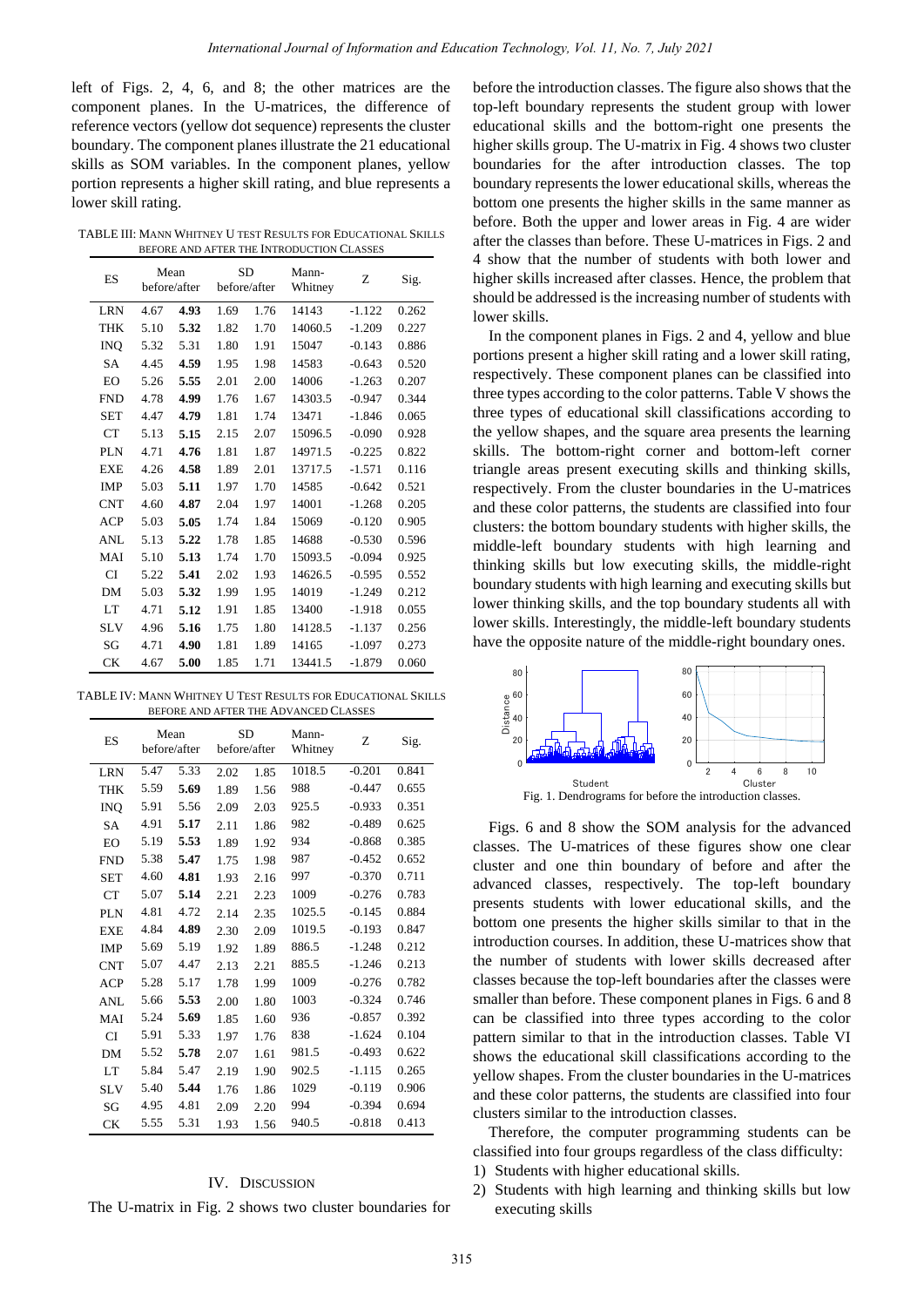U-matrix

1.03

 $1.61$  LRN

- 3) Students with high learning and executing skills but low thinking skills
- 4) Students with lower educational skills.







Fig. 3. Dendrograms for after the introduction classes.

TABLE V: EDUCATIONAL SKILLS ARE CLASSIFIED INTO THREE TYPES ACCORDING TO THE COLOR PATTERN FOR THE INTRODUCTION CLASSES

| Yellow area                                          | Before classes (Fig. 2)                     | After classes (Fig. 4)                |
|------------------------------------------------------|---------------------------------------------|---------------------------------------|
| Square:                                              | LRN, MAI, SLV, CK,                          | LRN, MAI, SLV, CK,                    |
| learning skills                                      | FND                                         | SA, ACP                               |
| Bottom-right<br>corner triangle:<br>executing skills | SET, PLN, EXE, CNT,<br>SG, CT, IMP, SA, ACP | SET, PLN, EXE, CNT,<br>SG, CT, IMP    |
| Bottom-left<br>corner triangle:<br>thinking skills   | THK, INO, CI, DM,<br>LT, EO, ANL            | THK, INQ, CI, DM,<br>LT, ANL, FND, EO |

0.452 2.4 2.8 SA 2.94 4.93 6.92 **FO FND FND** 2.74 4.88 7.03 SET CT 2.61 5.01 PLN 2.7 4.93 EXE 1.99 4.57 7.14 CNT 1.75 4.35 6.94 **ACP** 7.34 **ANL** 2.62 5.14 7.66 MAI CI 2.92 5.56 8.2 DM 2.59 5.53 8.47 **LT** 2.82 5.03  $\begin{array}{cc} 7.25 & 5 \end{array}$ EO 2.82  $5.18$ 7.54 IMP **ACF** 2.03 4.68 7.34

4.9

7.4 THK

5.09

7.38 INQ

2.38

7.04

2.38

7.24

4.58

4.71

4.8

7.22





Fig. 4. U-matrix and the component planes for after the introduction classes.



Fig. 5. Dendrograms for before the advanced classes.

TABLE VI: EDUCATIONAL SKILLS ARE CLASSIFIED INTO THREE TYPES ACCORDING TO THE COLOR PATTERN FOR THE ADVANCED CLASSES

| Yellow area                                          | Before classes (Fig. 6)              | After classes (Fig. 8)                |
|------------------------------------------------------|--------------------------------------|---------------------------------------|
| Square:<br>learning skills                           | LRN, MAI, SLV, CT,<br>IMP, ANL, EO   | LRN, MAI, SLV, CT,<br>IMP, ANL,       |
| Bottom-right<br>corner triangle:<br>executing skills | SET, PLN, EXE, CNT,<br>SG, ACP       | SET, PLN, EXE, CNT,<br>SG, SA, EO     |
| Bottom-left<br>corner triangle:<br>thinking skills   | THK, INQ, CI, DM,<br>LT, CK, SA, FND | THK, INQ, CI, DM,<br>LT, CK, ACP, FND |

**Bold skills** are common in the introduction and advanced classes

**Bold skills** are common in the introduction and advanced classes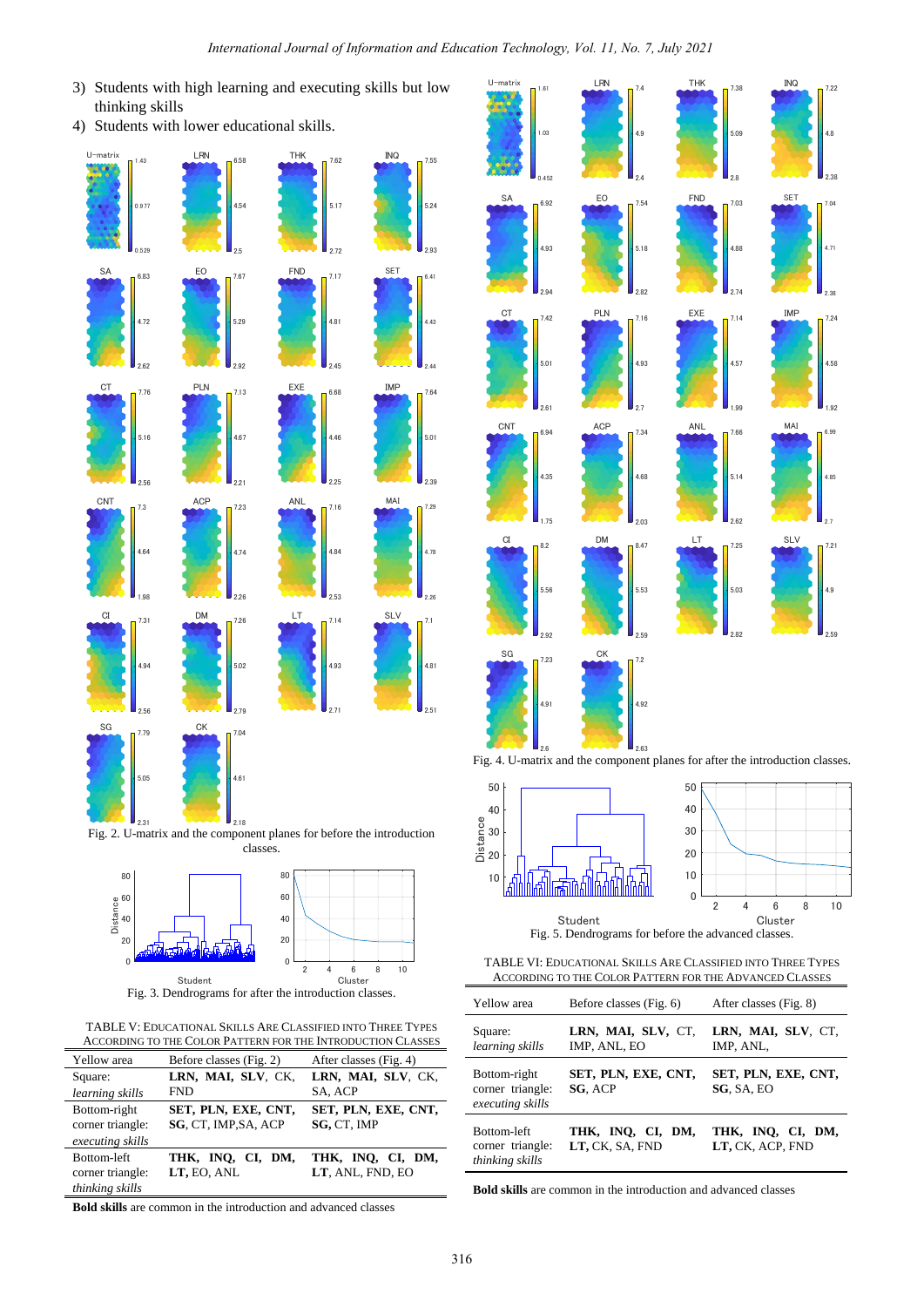## *International Journal of Information and Education Technology, Vol. 11, No. 7, July 2021*



Fig. 6. U-matrix and the component planes for before the advanced classes.



From these results, the following four measures for the computer programming classes can be considered.

- 1) Offering more difficult assignments and advanced subjects
- 2) Offering more assignments and extending computer programming time
- 3) Compelling the students to think a programming algorithm deeply
- 



THK

Fig. 8. U-matrix and the component planes for after the advanced classes.

# V. CONCLUSION

This paper has analyzed the relationship of educational skills that students should achieve for each computer programming class through the student self-assessment questionnaire. The questionnaire survey with 25 educational skills was taken to computer programming classes in Tokai University using a computer-assisted web-interviewing technique. The questionnaire results were analyzed using an agglomerative hierarchical clustering based on Ward's method and a self-organizing map, which is a machine learning method. This study has shown that the students can be classified into four clusters: highly skilled students, students with high learning and thinking skills but low executing skills, students with high leaning and executing skills but low thinking skills, and students with low skills. Using the results, present and future works will focus on improving class syllabus and contents.